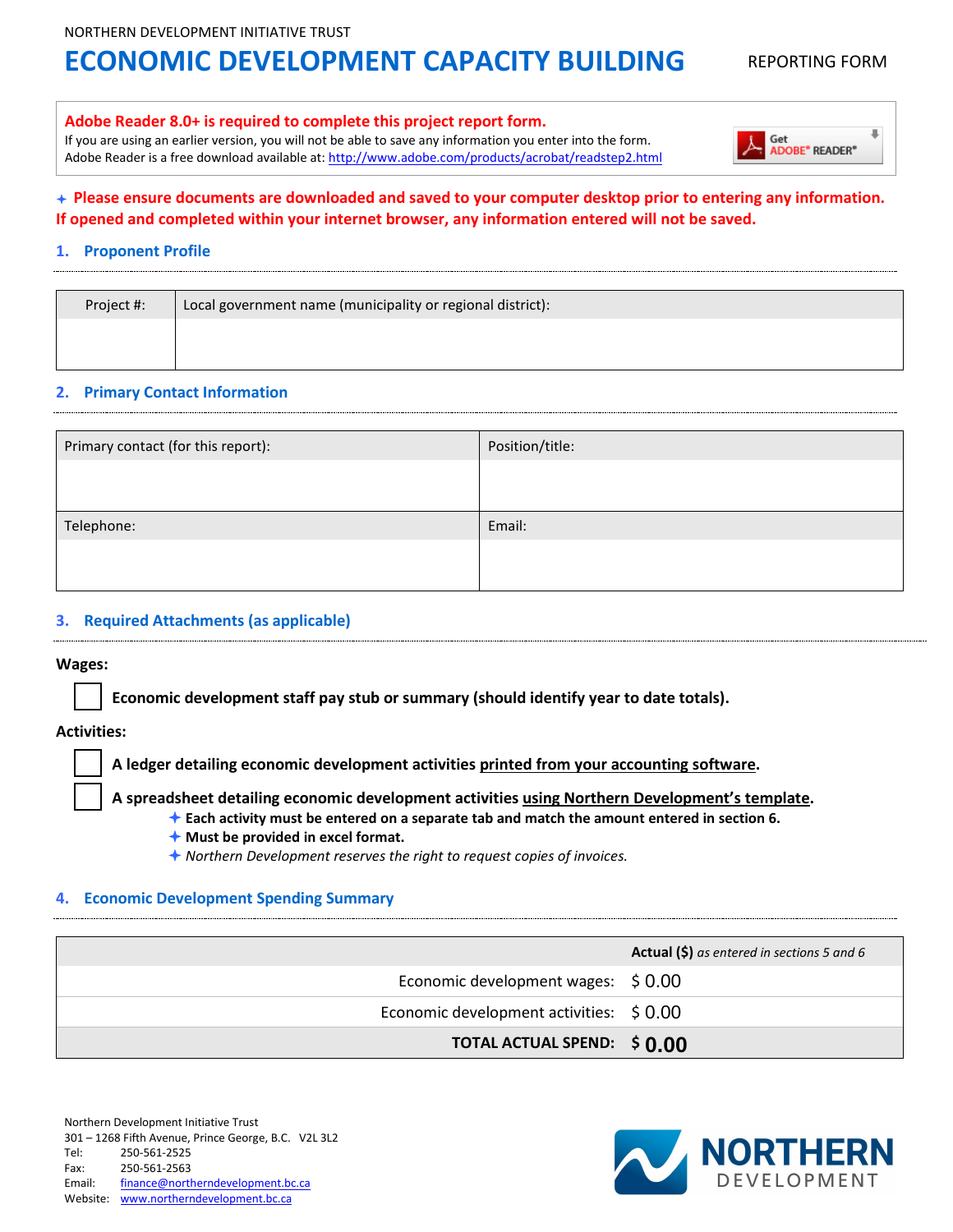# **ECONOMIC DEVELOPMENT CAPACITY BUILDING** REPORTING FORM

### **5. Economic Development Staffing**

| Employee name (first and last):                                                                                                                              | Position/title:                      |  |  |  |
|--------------------------------------------------------------------------------------------------------------------------------------------------------------|--------------------------------------|--|--|--|
|                                                                                                                                                              |                                      |  |  |  |
| Actual wages:                                                                                                                                                | % dedicated to economic development: |  |  |  |
| \$                                                                                                                                                           | 50.00%<br>(minimum 50%)              |  |  |  |
| Action item (per application):                                                                                                                               | Actual outcome(s):                   |  |  |  |
| 1)                                                                                                                                                           |                                      |  |  |  |
| 2)                                                                                                                                                           |                                      |  |  |  |
| 3)                                                                                                                                                           |                                      |  |  |  |
| 4)                                                                                                                                                           |                                      |  |  |  |
| 5)                                                                                                                                                           |                                      |  |  |  |
| Was the employee involved in leading or promoting any of Northern Development's programs in the community?<br>If so, please describe how and which programs. |                                      |  |  |  |
|                                                                                                                                                              |                                      |  |  |  |